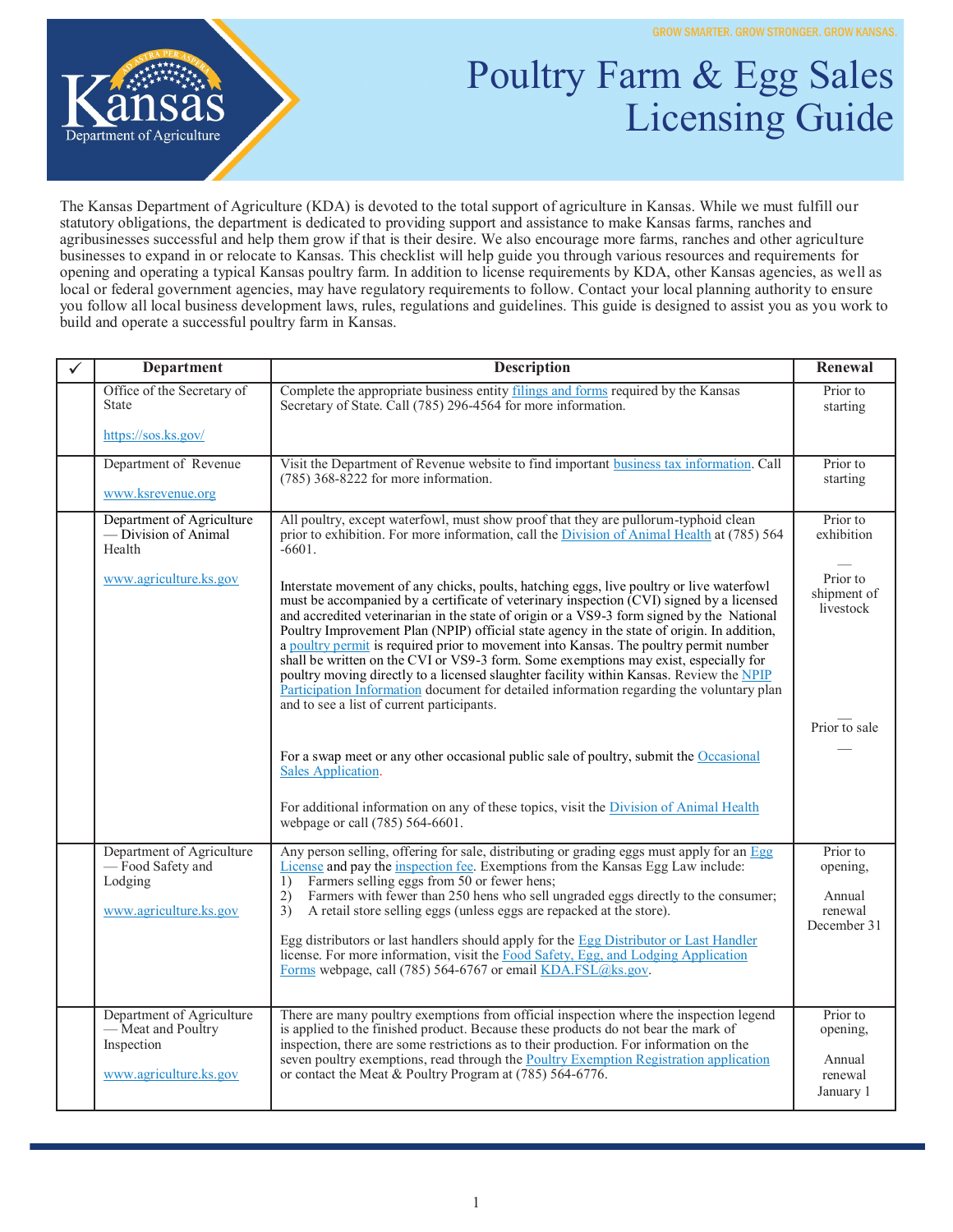

## Poultry Farm & Egg Sales Licensing Guide

| $\checkmark$ | Department                                                                                                                           | <b>Description</b>                                                                                                                                                                                                                                                                                                                                                                                                                                                                                                        | Renewal                                          |
|--------------|--------------------------------------------------------------------------------------------------------------------------------------|---------------------------------------------------------------------------------------------------------------------------------------------------------------------------------------------------------------------------------------------------------------------------------------------------------------------------------------------------------------------------------------------------------------------------------------------------------------------------------------------------------------------------|--------------------------------------------------|
|              | Department of Agriculture<br>- Pesticide and Fertilizer<br>www.agriculture.ks.gov                                                    | If the poultry farm will apply effluent to crops by blending effluent with fresh water<br>through an irrigation system, a Chemigation User's Permit will be required. Visit the<br>Chemigation webpage for additional requirements or call (785) 564-6688.                                                                                                                                                                                                                                                                | Prior to<br>chemigating,<br>January 1            |
|              | Department of Agriculture<br>-Division of Water<br>Resources<br>www.agriculture.ks.gov                                               | The state of Kansas requires a permit for water used for industrial purposes, including on<br>poultry farms, when the diversion of water is not incidental to the operation of a<br>traditional farmstead. Review the Kansas Water Law Basics. Complete the appropriate<br>Water Appropriation Forms. For more information on water use, visit the Division of<br>Water Resources webpage or call (785) 564-6640.                                                                                                         | Yearly report<br>of water use,<br>March 1        |
|              | Department of Agriculture<br>- Weights and Measures<br>www.agriculture.ks.gov                                                        | No license is needed from Weights and Measures. Any business with a weighing or<br>measuring device (e.g. scales, fertilizer meters, oil meters, measuring tapes, electric car<br>chargers, taxi meters, etc.) must hire a licensed service company to inspect and test<br>devices once annually, and any time additional maintenance, repairs, adjustments and<br>calibrations are made throughout the year if the devices are used to determine the cost of<br>any transaction.                                         | Annual<br>service                                |
|              |                                                                                                                                      | Examples include scales at grocery stores, yogurt shops, restaurants, hardware stores,<br>nurseries, seed dealers, etc. Examples of meters include meters used at a car service<br>center to add oil to your engine, fertilizer meters at agronomy centers, water meters in<br>grocery stores for sale of bottled water, etc. For more information, visit the Weights and<br>Measures Program webpage or call (785) 564-6681.                                                                                             |                                                  |
|              | Department of Health and<br>Environment — Bureau of<br>Water, Livestock Waste<br>Management<br>Section<br>www.kdheks.gov             | Any facility that confines 300 animal units or more must register with the Kansas<br>Department of Health and Environment (KDHE). Animal units can be calculated on the<br>registration form. The need for additional permits and nutrient management plans will be<br>determined based upon the number of animal units and pollution potential. Additional<br>requirements may exist if a facility of any size is considering composting. For more<br>information, contact Livestock Waste Management at (785) 296-6432. | Prior to<br>construction                         |
|              | Department of Health and<br>Environment — Bureau of<br>Water, Industrial<br>Program Section<br>www.kdheks.gov                        | An NPDES Construction Stormwater Permit is required only if one or more acres are<br>disturbed during construction. The permit is required prior to the start of soil disturbing<br>activities (construction). For more information, visit the KDHE Industrial Programs<br>website or call (785) 296-5549.                                                                                                                                                                                                                | Prior to<br>construction                         |
|              | Department of Health and<br>Environment - Bureau of<br>Waste Management<br>www.kdheks.gov                                            | Facilities producing specialized organic waste may compost or apply this material to the<br>land. Composting facilities less than one-half acre must register with KDHE and<br>facilities greater than one-half acre must obtain a permit. An application for approval<br>must be obtained to apply organic waste to land. For more information, review the<br>KDHE Solid Waste webpage or call (785) 296-2751.                                                                                                           | Prior to<br>composting or<br>land<br>application |
|              | Department of Health and<br>Environment — Bureau of<br>Water, Public Water Supply<br>and Geology & Well<br><b>Technology Section</b> | If the facility will not utilize a municipal public water supply or rural water supply as the<br>source of drinking water and the facility will serve 25 people or more per day, 60 or more<br>days per year, it will be considered a public water supply subject to state/federal drinking<br>water requirements. Contact the KDHE Public Water Supply Section at (785) 296-5514.                                                                                                                                        | Prior to<br>construction                         |
|              | www.kdheks.gov                                                                                                                       | Water wells shall be constructed by Kansas-licensed water well contractors. There are<br>special construction requirements for water wells serving public water supplies. For more<br>information, contact the KDHE Geology & Well Technology Section at (785) 296-3565.                                                                                                                                                                                                                                                  |                                                  |